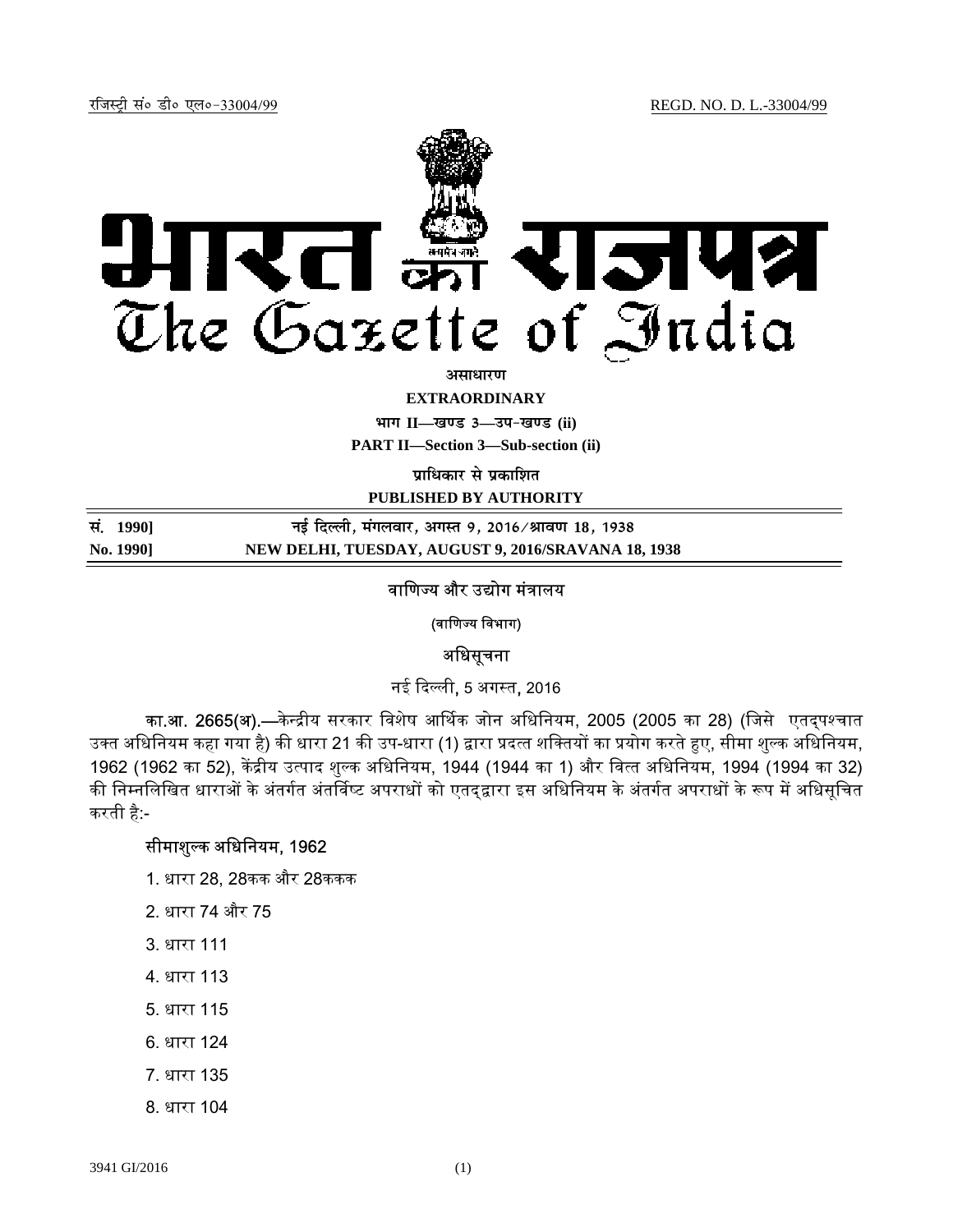# केंद्रीय उत्पाद शुल्क अधिनियम, 1944

9. धारा 9

10. धारा 9कक

11. धारा 11, 11क और 11कक

#### वित्त अधिनियम, 1994

12. धारा 73, 73क, 73ख और 75

13. धारा 76

14. धारा 89

15. धारा 91

[फा. सं. सी.1/1/2009-एसईजेड]

आलोक वर्धन चतुर्वेदी,अपर सचिव

## **MINISTRY OF COMMERCE AND INDUSTRY**

#### **(Department of Commerce)**

### **NOTIFICATION**

#### New Delhi, the 5th August, 2016

**S.O. 2665(E).—**In exercise of the powers conferred by sub-section (1) of section 21 of the Special Economic Zones Act, 2005 (28 of 2005) (hereinafter referred as the Act), the Central Government hereby, notifies the offences contained in the under-mentioned sections of the Customs Act, 1962 (52 of 1962), the Central Excise Act, 1944 (1 of 1944) and the Finance Act, 1994 (32 of 1994) as offences under the Act:-

| The Customs Act, 1962 |                            |
|-----------------------|----------------------------|
| 1.                    | Section 28, 28AA and 28AAA |
| 2.                    | Section 74 and 75          |
| 3.                    | Section 111                |
| $\overline{4}$ .      | Section 113                |
| 5.                    | Section 115                |
| 6.                    | Section 124                |
| 7.                    | Section 135                |
| 8.                    | Section 104                |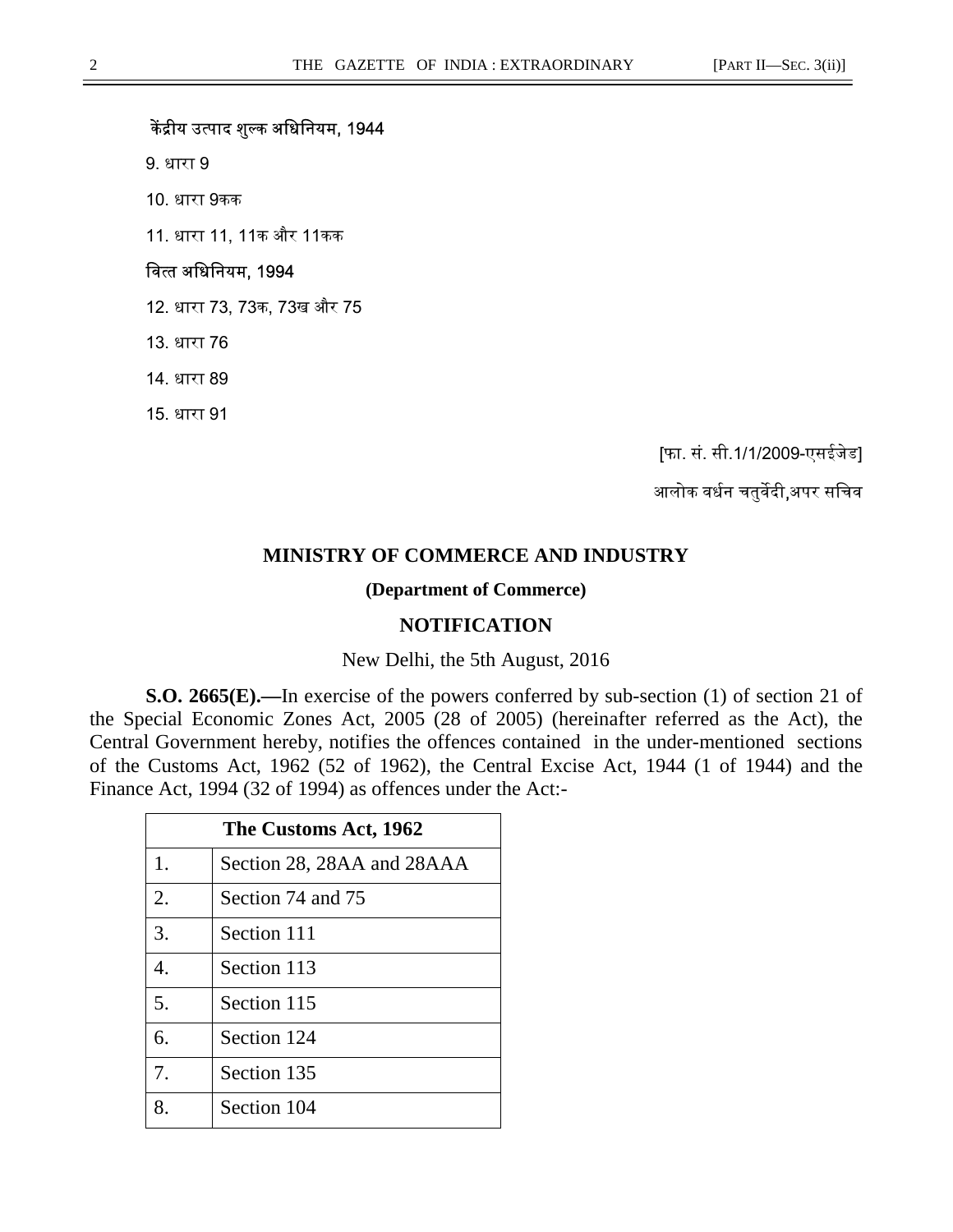| The Central Excise Act, 1944 |                             |
|------------------------------|-----------------------------|
| 9.                           | Section 9                   |
| 10.                          | Section 9AA                 |
| 11.                          | Section 11, 11A and 11AA    |
| The Finance Act, 1994        |                             |
| 12.                          | Section 73, 73A, 73B and 75 |
| 13.                          | Section 76                  |
| 14.                          | Section 89                  |
| 15.                          | Section 91                  |

# [F. No. C.1/1/2009-SEZ]

## ALOK VARDHAN CHATURVEDI, Addl. Secy.

# अधिसूचना

# नई दिल्ली, 5 अगस्त, 2016

का.<mark>आ. 2666(अ).—</mark>केन्द्रीय सरकार, विशेष आर्थिक जोन अधिनियम, 2005 (2005 का 28) (जिसे एतदपश्चात अधिनियम कहा गया है) की धारा 21 की उप-धारा (2) और धारा 22 के दूसरे परंतुक द्वारा प्रदत्त शक्तियों का प्रयोग करते हए, विशेष आर्थिक जोन में किसी अधिसूचित अपराध अथवा किए गए अथवा किए जाने के लिए सम्भावित अपराधों के संबंध में सीमाशुल्क अधिनियम, 1962 (1962 का 52) के तहत अपराधों के लिए अपर महानिदेशक, राजस्व आसूचना निदेशालय तथा केंद्रीय उत्पाद शुल्क अधिनियम,1944 (1944 का 1) और वित्त अधिनियम, 1994 (1994 का 32) के तहत अपराधों के लिए अपर महानिदेशक, केंद्रीय उत्पाद शुल्क आसूचना महानिदेशालय को एतदृद्वारा प्रवर्तन अधिकारियों के रूप में प्राधिकृत करती है। यह प्रवर्तन अधिकारी लिखित में दर्ज कराए गए कारणों के लिए, विशेष आर्थिक जोन अथवा इकाई में अन्वेषण, निरीक्षण, तलाश अथवा अभिग्रहण कर सकते हैं और वह तुरंत और किसी भी मामले में कार्रवाई के आरंभ किए जाने के सात दिन अपश्चात वाणिज्य विभाग में विशेष आर्थिक जोन प्रभाग के प्रभारी संयुक्त सचिव को अधिनियम की धारा 21 की उप-धारा (3) के अंतर्गत आरंभ की गई किसी कार्रवाई के विवरण की संसुचित देगा।

> [फा. सं. सी.1/1/2009-एसईजेड] आलोक वर्धन चतुर्वेदी, अपर सचिव

#### **NOTIFICATION**

New Delhi, the 5th August, 2016

**S.O. 2666(E).—**In exercise of the powers conferred by sub-section (2) of section 21 and second proviso to section 22 of the Special Economic Zones Act, 2005 (28 of 2005) (hereinafter referred as the Act), the Central Government hereby authorises the Additional Director General, Directorate of Revenue Intelligence for offences under the Customs Act, 1962 (52 of 1962) and the Additional Director General, Directorate General of Central Excise